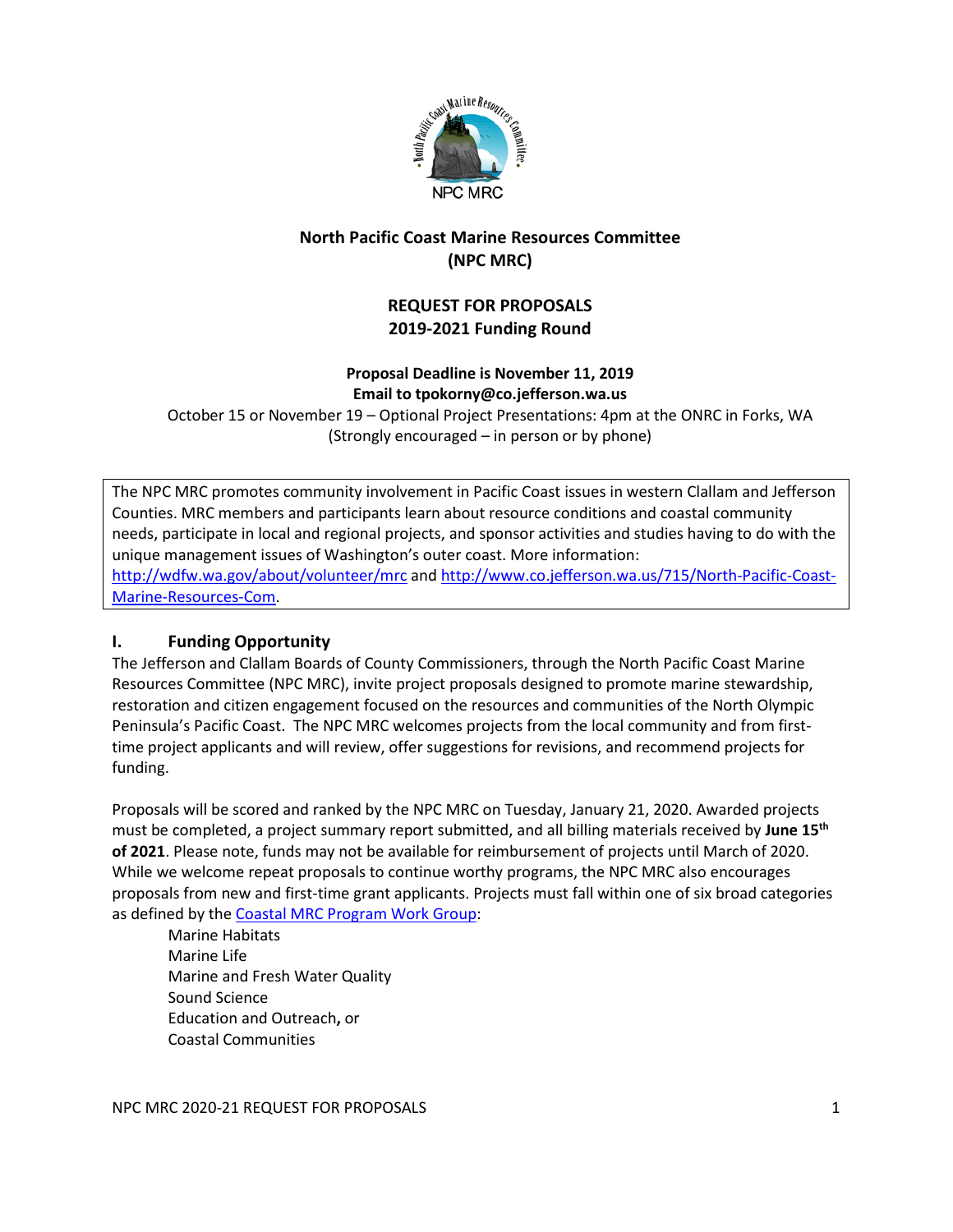See **Appendix A** for more information on performance benchmarks associated with these categories. (These are statewide benchmarks that our MRC has adopted.) Projects may be specific to an area of the north coast of the Olympic Peninsula or involve collaboration(s) with one or more of the other coastal MRCs for Grays Harbor, Pacific and/or Wahkiakum Counties.

## **I. Award Information**

Under this announcement up to \$65,000 is potentially available to be awarded. This could be for one project but is more likely to be distributed across several to many projects. The amount requested in a project proposal may serve as matching funds for projects also funded from another source(s). The NPC MRC reserves the right to recommend partial funding for portions, or phases, of any proposed project.

## **II. Eligibility and matching**

Anyone may apply for funding; however a completed W-9 is required. For projects \$2,500 and over, the applicant must also meet the contracting requirements of the administering agency, Jefferson County, such as holding a UBI or EIN number and insurance coverage. If desired, the MRC can suggest suitable project partners to enable these requirements. Projects that include strong partnerships and in-kind contributions are encouraged, but there is no requirement to provide matching funds or contributions. Project areas are restricted to Washington Pacific Coast resources and/or communities, or lower watersheds draining to the Pacific Ocean, in western Clallam and Jefferson Counties unless partnering with another Washington Coast MRC**.**

## **III. Application Requirements**

- 1) Complete your application using the template on the next page. Copy the template onto paper or cut and paste into a word processing program. A Word version of the application is available by request. Please let us know if you need assistance!
- 2) Reference your project objective(s) with one or more of the program benchmarks identified in **Appendix A**.
- 3) Carefully consider the Review Criteria in **Appendix B** when completing the project template.
- 4) Please limit applications to five pages excluding attachments (budget, resumes, maps or illustrations, support letters, etc.)
- 5) Minimum font size is 11. Use at least 1" margins on top, bottom and sides.

# **IV. Suggested Project Types**

Examples of project types funded by the NPC MRC in the past include:

- 1) **Interpretive products and projects** about the marine environment or its use by people or the resources coastal people value.
- 2) **Beach clean-ups**: local clean-ups or participation in coast-wide clean-ups.
- 3) **Science projects**: research or monitoring projects by professionals or citizen science groups.
- 4) **Coast-wide projects**: a project that engages more than one of the Marine Resources Committees (MRCs) on the coast in a joint effort.
- 5) **Ocean literacy**: Marine oriented K-12 education, citizen science programs, community speakers bureau, or marine science education opportunities for local educators.

**For more information or assistance with proposal preparation contact the NPC MRC Coordinator: Tami Pokorn[y tpokorny@co.jefferson.wa.us,](mailto:tpokorny@co.jefferson.wa.us) Ph: 360/379-4498**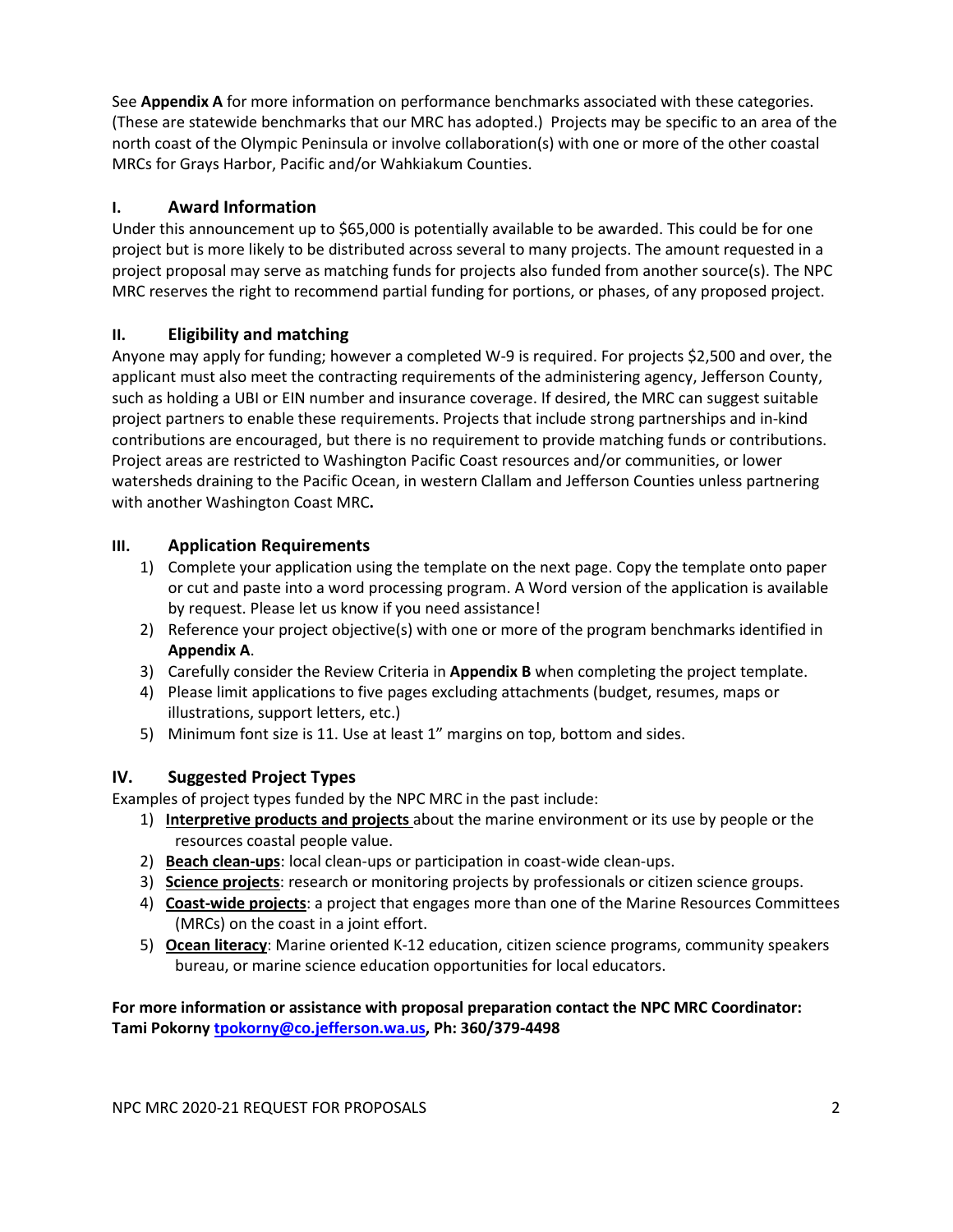## **V. Project Template**

- **1. Name of the project**:
- **2. Lead organization and Contact:** Name, email, phone, and address.
- **3. Starting and ending dates for your project:**
- **4. Deliverables:** List and identify their final date of submission (report and/or products).
- **5. Project staff:** List and describe their expertise for their role in the project. Resumes may be attached.
- **6. Partners:** List and describe partners: include whether they are providing matching contribution(s) of cash, in-kind materials, supplies, equipment, labor, etc. Support letters may be attached.
- **7. Geographic Area:** Describe the geographic area for your project.
- **8. Permits:** List any associated permits and their status as well as landowner access letter as applicable. (Examples: JARPA, HPA, Marine Mammal, National Park, NEPA review, SEPA review).
- **9. Project Narrative** (up to 5 pages not including attachments):
	- a) Abstract: Provide a 1-2 paragraph project summary in the form of a short description that highlights the narrative that follows.
	- b) Describe the background and context: project area, situation to be addressed, past work relevant to the project.
	- c) Explain why the project is appropriate for MRC funding or how it achieves one or more of the six benchmarks (See **Appendix A** attached).
	- d) List and describe the project objective(s).
	- e) Provide a timeline for your project activities in relation to your stated objectives and the deliverables identified in #4 above.
	- f) Describe the methods, procedures and equipment to be used, if any.
	- g) Describe the extent or impact of the project (e.g., acres, miles, number of citizens).
	- h) Indicate if there are plans to continue the project into the future.

# **10. Project Budget (Please use the budget template provided in Appendix C).\*** Include the

#### following categories:

- a) Salaries and benefits (or hourly wages)
- b) Supplies/Equipment (equipment may involve special requirements)
- c) Travel
- d) Contracted services
- e) Indirect expenses (All such expenses should be itemized.)
- f) Match(es)
- g) Other

#### **\*Coaching on budget organization and content is available.**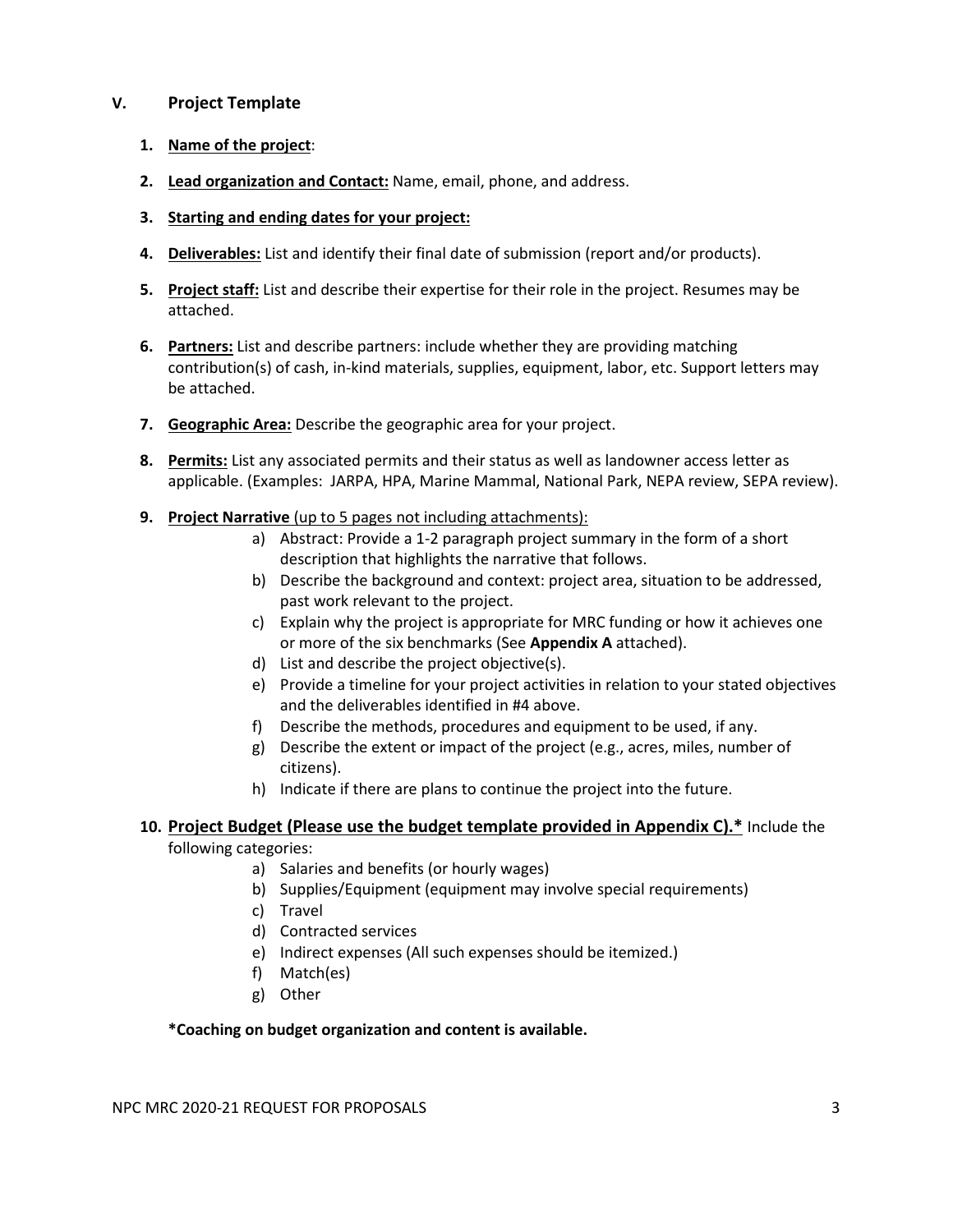#### **APPENDIX A**

#### **PERFORMANCE BENCHMARKS**

The NPC MRC has adopted the benchmarks developed by the Coastal MRC Program Work Group [\(http://www.wdfw.wa.gov/about/mrc/index.html\)](http://www.wdfw.wa.gov/about/mrc/index.html). Performance benchmarks will be used to measure MRC activities and achievement in discrete, but broad categories. Benchmarks developed and adopted by th[e Coastal MRC Program Work Group](http://www.wdfw.wa.gov/about/volunteer/mrc/work_group.html) include:

#### **Marine Habitats**

Understand, steward, and restore marine, estuarine, coastal, and nearshore habitats, prevent loss, and achieve a net gain of healthy habitat areas by:

- enhancing ecosystem and community resilience by protecting and restoring marine and coastal habitats
- designing and implementing local and regional projects that restore natural processes
- surveying and mapping marine and estuarine resources to better define physical and biological characteristics of marine habitats
- making scientifically-based recommendations about management tools to protect marine and estuarine habitats
- understanding and evaluating erosion and promoting sound sediment management practices

## **Marine Life**

Understand, steward, and restore marine and estuarine populations to healthy, sustainable levels by:

- maintaining the health of marine and estuarine species and preventing further ESA listings while increasing access to marine resource enjoyment and harvest where feasible
- balancing protection focus on ecosystem versus target species
- identifying and carrying out actions to protect and restore species of interest and concern
- designing and implementing projects to prevent the introduction and spread of invasive species
- making scientifically-based recommendations about management tools for species recovery

#### **Marine and Fresh Water Quality**

Understand, steward, and restore marine and estuarine water quality of Washington's coast and coastal embayments by:

- conducting or supporting science to fill critical data gaps
- working to reduce the input of pollutants
- promoting management actions that would restore degraded water quality and contaminated sediment
- working with and training students and citizens to conduct water quality monitoring

### **Sound Science**

Collect high quality data and promote its transparent presentation, acceptance, and timely dissemination by:

• utilizing established scientific protocols for the collection, analysis and use of data that support the Coastal MRC Program goal.

NPC MRC 2020-21 REQUEST FOR PROPOSALS 4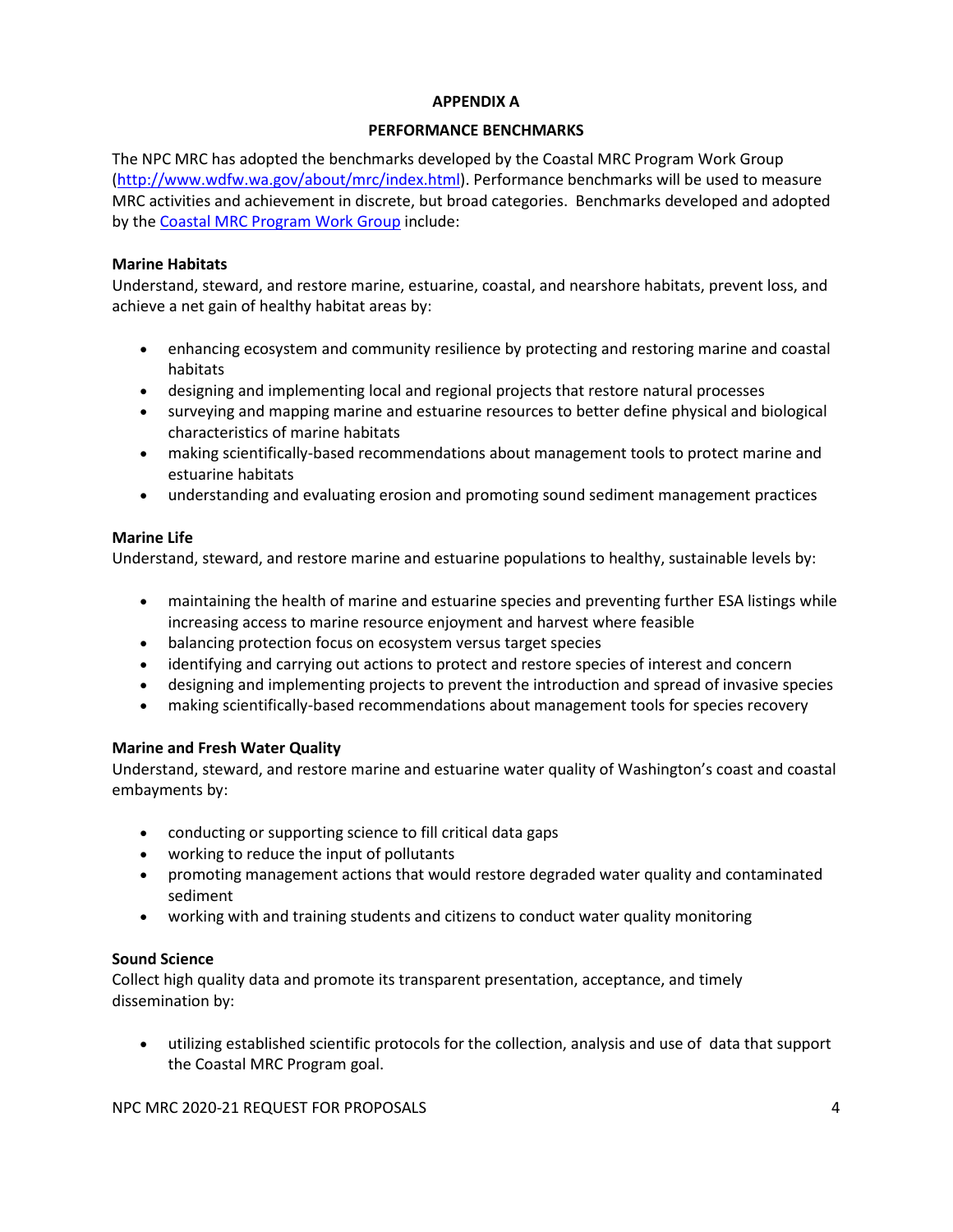## **(Appendix A continued)**

- identifying gaps in data and working to fill those gaps by promoting the development of comprehensive, accessible marine resource databases
- promoting peer reviewed science

## **Education and Outreach**

Promote stewardship and understanding of coastal estuarine and marine resources through sciencebased education and outreach by:

- informing the public about threats to living resources and coastal communities and presenting them with practical measures they can take to prevent further harm especially regarding land use, erosion control, and individual homeowner decisions
- informing citizens and governmental agencies about ocean energy activities and associated effects on coastal communities
- coordinating outreach and education programs with other organizations, including local community colleges, and evaluating their effectiveness
- engaging the public in active stewardship opportunities through community workshops, restoration projects, and educational programming
- translating and disseminating scientific information about the status of Washington's coastal habitats, resources, and communities to regional policy makers, resource managers, and the public in a timely manner
- expanding partnerships with tribal governments and continuing to foster respect for tribal cultures and treaties
- striving to maintain and improve coordination and communication among stakeholders and all managers

#### **Coastal Communities**

Promote sustainable and resilient coastal communities by:

- supporting sustainable marine resource-based industries
- supporting cultural and economic integrity of coastal communities
- encouraging citizen participation in local and governmental decisions regarding marine resources
- engaging in activities aimed at hazard prevention and preparedness, e.g. education
- increasing sustainable access to marine resource enjoyment and harvest

**\* \* \***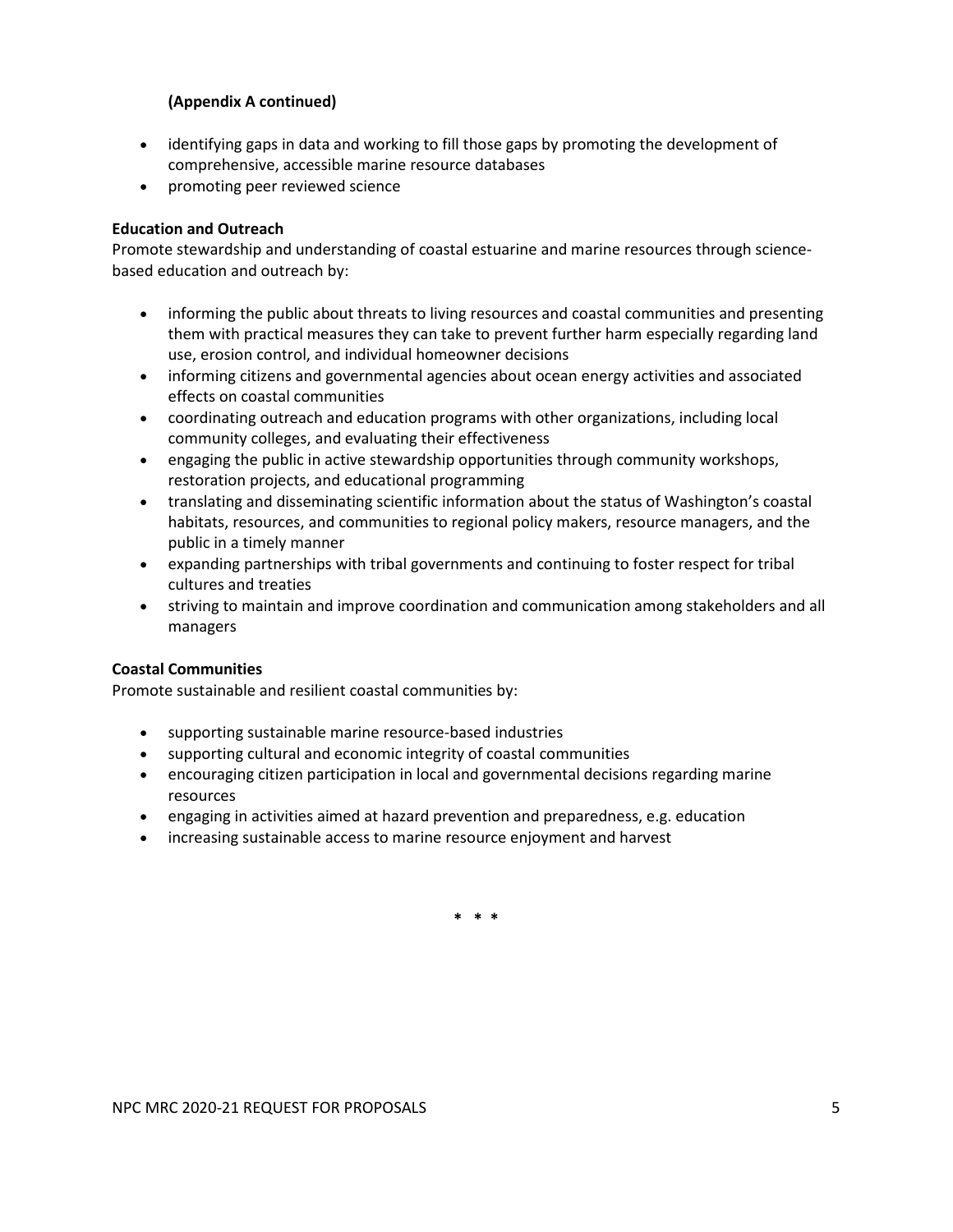# **APPENDIX B Application Review Criteria**

Projects will be evaluated based upon the criteria specified below as they apply to themes incorporated into the project. These criteria will be used by the reviewers to screen all projects in order to ensure that they reflect the minimum standards required by the NPC MRC:

- A. Rationale/Relevance for Action: What is the potential for the project to result in stewardship and restoration efforts/outcomes within the NPC MRC area?
- B. Scientific/Professional Merit: Are the project's design, objectives and technical approach sound?
- C. Value Added: Does the project build upon prior efforts and add value to those efforts? If the project is duplicating past efforts, why is that duplication necessary and important?
- D. Applicant Capacity: What is the likelihood of the applicant successfully completing the proposed project and achieving their stated goals based upon:
	- 1) Their past performance?
	- 2) Their organizational experience?
	- 3) Their knowledge, resources, and available skill sets?
- E. Partnerships: Has the applicant indicated that there are partners that would participate in the project? If so, what expertise, cash, in-kind, and/or material resources are the identified partners providing? Also, how is that partnership being demonstrated in the application (e.g., letters of support, letters of commitment, etc.)?
- F. Geographic Scope: Is the project directly linked with resources and/or communities of the Pacific Coast of Clallam and/or Jefferson Counties? Does the project include collaboration with other MRCs and, if so, how and with whom?
- G. Deliverables: Does the proposal explain how the results of the project will be recorded and distributed? What is the form of the deliverables (e.g., reports, newsletters, etc.)?
- H. Measuring Progress: Is the timeline for completing the project reasonable and appropriate? Did the proposal include milestones and associated deliverables?
- I. Appropriate Budget: How reasonable is the budget in light of the proposal and the expected benefits from the project? How were costs determined?
- J. Consultation and Community Support: Have the project proponents consulted the affected governments (federal, state, tribal, local) or private land owners associated with their proposal? Is there support or opposition from these governments or from any potentially affected community members? Please contact the MRC coordinator if you are uncertain as to who should be consulted prior to project submission.

**APPENDIX C**